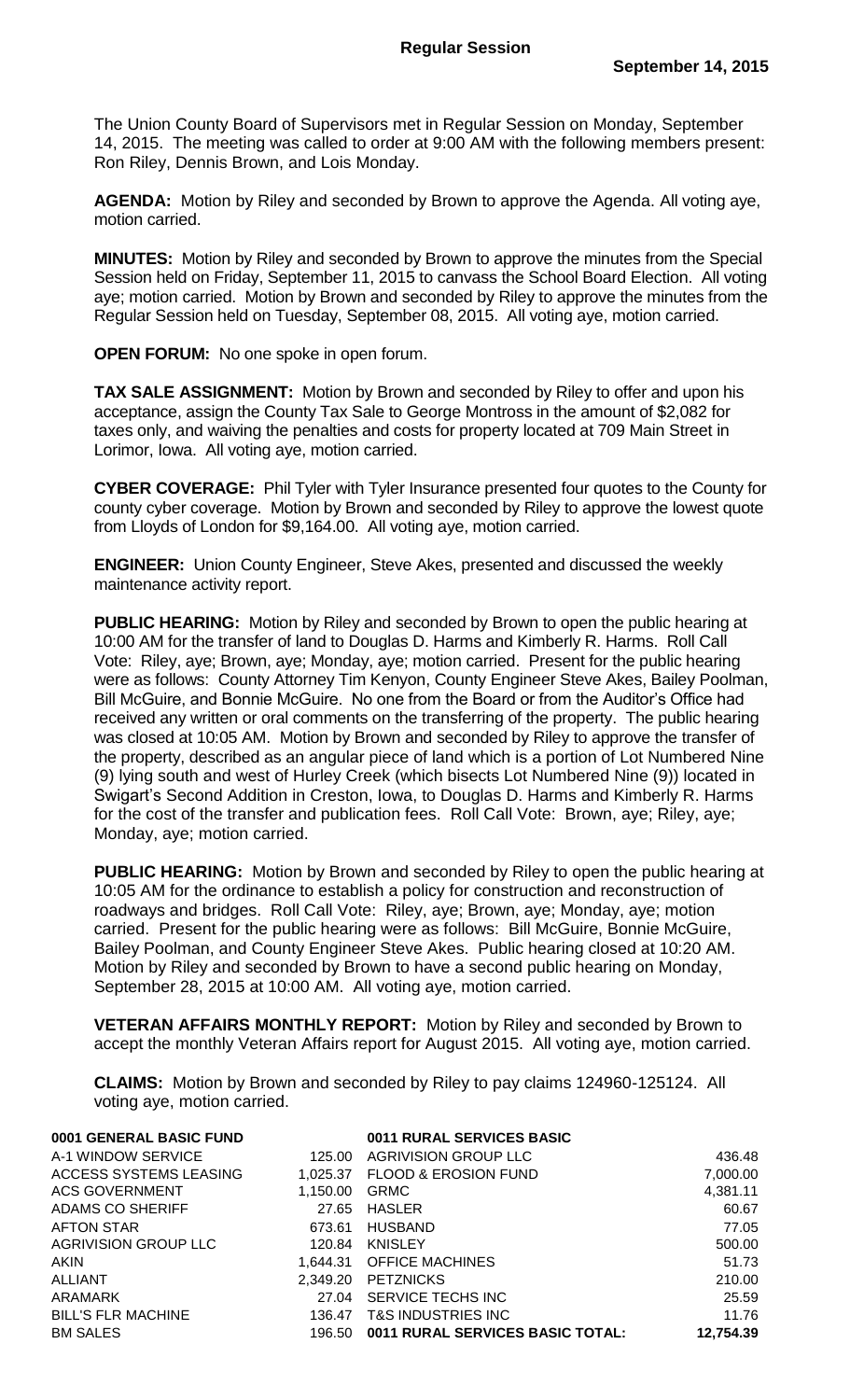| <b>BOOTH</b>                                                                             | 20.00            |                                                 |                        |
|------------------------------------------------------------------------------------------|------------------|-------------------------------------------------|------------------------|
| <b>BROWN</b>                                                                             | 20.00            | 0020 SECONDARY ROAD FUND                        |                        |
| <b>CARD SERVICES</b>                                                                     |                  | 2,357.34 AGRILAND FS INC                        | 22,699.13              |
| <b>CARLSON</b>                                                                           |                  | 20.00 AGRIVISION GROUP LLC                      | 70.02                  |
| <b>CARPENTER UNIFORM CO</b>                                                              | 59.99 AKIN       |                                                 | 86.44                  |
| CENTRAL IA DETENTION CTR<br><b>CENTURY LINK</b>                                          | 1,680.00         | <b>AMERICAN CONCRETE</b><br>30.69 ARAMARK       | 224.79<br>172.88       |
| <b>CHAT MOBILITY</b>                                                                     |                  | 188.67 BLACKTOP SERVICE COMPANY INC             | 57,748.60              |
| <b>CHEERS</b>                                                                            |                  | 60.00 CALHOUN-BURNS & ASSOC INC                 | 2,325.50               |
| <b>CITY OF AFTON</b>                                                                     | 131.02           | CHARLIE BROWN AUTO PARTS                        | 200.00                 |
| COMMERCIAL ROOF COATINGS                                                                 |                  | 17,960.00 CRESTON FARM & HOME                   | 438.65                 |
| <b>COUNTRYSIDE PRODUCTS</b>                                                              |                  | 382.60 FARMERS COOPERATIVE                      | 142.50                 |
| <b>CRESTON FARM &amp; HOME</b>                                                           |                  | 226.64 FASTENAL                                 | 151.96                 |
| <b>CRESTON MUNICIPAL UTILITIES</b>                                                       |                  | 281.78 FRANKS SERVICE                           | 922.04                 |
| <b>CRESTON PUBLISHING</b>                                                                |                  | 902.88 G&K SERVICES                             | 36.00                  |
| <b>CRITTENDEN</b>                                                                        |                  | 20.00 GREEN VALLEY PEST CONTROL<br>67.50 HASLER | 76.80                  |
| <b>CULLIGAN</b><br><b>DISTRICT IV TREAS ASSOC</b>                                        | 25.00            | <b>HOEPKER</b>                                  | 92.82<br>1,870.40      |
| <b>EBLEN CONSTRUCTION</b>                                                                | 2,147.00 HOTSY   |                                                 | 770.00                 |
| ECHO GROUP, INC                                                                          |                  | 280.75 INNOVATIVE INDUSTRIES                    | 262.00                 |
| <b>FAREWAY STORES</b>                                                                    |                  | 372.97 IOWA GOLD DISTRIBUTING CO                | 225.00                 |
| <b>FARMERS COOPERATIVE</b>                                                               | 577.73 ISAC      |                                                 | 180.00                 |
| <b>FARMERS ELECTRIC COOP</b>                                                             |                  | 754.87 IOWA STATE UNIVERSITY                    | 95.00                  |
| <b>GARRETT</b>                                                                           | 20.00            | MASTERCARD/ISSB                                 | 236.67                 |
| <b>GREATAMERICA</b>                                                                      | 123.40           | NAPA                                            | 3,898.33               |
| <b>GREEN VALLEY PEST CTRL</b>                                                            | 47.00            | NORSOLV SYSTEMS ENVIRON SRV                     | 149.95                 |
| <b>HANSEN</b><br><b>HEARTLAND TIRE &amp; AUTO</b>                                        | 353.06<br>53.35  | <b>OFFICE MACHINES</b><br><b>O'HALLORAN</b>     | 94.34<br>847.08        |
| <b>IOWA DNR</b>                                                                          | 340.00           | POKORNY BP & AUTOMOTIVE SERVIC                  | 8.83                   |
| <b>ISAC</b>                                                                              | 360.00           | <b>SCHILDBERG</b>                               | 14,767.27              |
| <b>IOWA STATE SAVINGS BANK</b>                                                           |                  | 26.32 T&S INDUSTRIES INC                        | 95.80                  |
| <b>JIM'S TRUCK REPAIR</b>                                                                |                  | 590.00 TRUE VALUE                               | 39.77                  |
| <b>JONES</b>                                                                             |                  | 156.46 TUCKER                                   | 16.00                  |
| <b>KELLY</b>                                                                             |                  | 20.00 UNITY POINT CLINC-                        | 37.00                  |
| <b>KENYON</b>                                                                            | 95.49            | US CELLULAR                                     | 59.51                  |
| <b>KLINE</b><br><b>LOOMIS</b>                                                            | 20.00<br>20.00   | ZIEGLER INC<br>0020 SECONDARY ROAD FUND TOTAL:  | 2,883.58<br>111,924.66 |
| <b>LYNAM LAWN CARE</b>                                                                   | 3,320.00         |                                                 |                        |
| <b>MAIL SERVICES LLC</b>                                                                 |                  | 4,361.70 1500 CONSERVATION DEPRECIATION FUND    |                        |
| MASTERCARD/ISSB                                                                          | 905.68           | <b>FREDRICKSEN MEMORIALS</b>                    | 183.94                 |
| <b>MCINTIRE</b>                                                                          | 20.00            | <b>IRVING</b>                                   | 150.00                 |
| <b>MITCHELL</b>                                                                          | 20.00            | <b>JONES</b>                                    | 7,000.00               |
| <b>NORTON</b>                                                                            | 184.00           | PLASTIC RECYCLING OF IOWA FALL                  | 350.30                 |
| <b>OFFICE MACHINES</b>                                                                   | 197.92           | <b>1500 CONSERVATION DPRECIATN FND TTL:</b>     | 7,684.24               |
| O'REILLY AUTO PARTS                                                                      |                  |                                                 |                        |
|                                                                                          | 65.97            |                                                 |                        |
| PAGE CO CONSERVATION                                                                     | 25.00            | <b>3550 CARE DEPRECIATION FUND</b>              |                        |
| POKORNY BP                                                                               | 300.00           | WINDSTREAM                                      | 700.00                 |
| POLK CO MEDICAL EXAMINER<br>POWERS FUNERAL HOMES                                         | 264.37<br>751.00 | 3550 CARE DEPRECIATION FUND TOTAL:              | 700.00                 |
| PRAIRIE SOLID WASTE                                                                      | 37.00            | <b>4003 EMPOWERMENT</b>                         |                        |
| <b>PROVOST</b>                                                                           | 92.00            | RINGGOLD CO PUBLIC HEALTH                       | 3,512.04               |
| <b>QUEE</b>                                                                              | 20.00            | <b>SICKELS</b>                                  | 7,638.03               |
| <b>RICE</b>                                                                              | 20.00            | <b>SWCC</b>                                     | 14,630.05              |
| SHRED-IT                                                                                 | 60.40            | TAYLOR CO PUBLIC HEALTH                         | 722.26                 |
| SIDDENS, TERI                                                                            | 25.00            | <b>4003 EMPOWERMENT TOTAL:</b>                  | 26,502.38              |
| <b>SIRWA</b>                                                                             | 555.69           |                                                 |                        |
| <b>SWCC</b>                                                                              | 150.00           | <b>4004 LAW ENFORCEMENT CENTER</b>              |                        |
| STALKER CHEVROLET<br><b>SUPREME CLEANERS</b>                                             | 35.80<br>102.00  | <b>ALLIANT</b><br>ARAMARK                       | 2,259.95<br>33.04      |
|                                                                                          | 41.45            | <b>BM SALES</b>                                 | 408.50                 |
| <b>TAYLOR CO SHERIFF</b><br><b>THOMPSON</b>                                              | 20.00            | <b>COUNSEL OFFICE &amp; DOCUMENT</b>            | 199.32                 |
| <b>TRUE VALUE</b>                                                                        |                  | 27.56 CRESTON PUBLISHING                        | 27.40                  |
| <b>UNION CO ENGINEER</b>                                                                 |                  | 729.92 FIRST COMMUNICATIONS LLC                 | 25.20                  |
|                                                                                          | 2,630.72 GAISER  |                                                 | 50.49                  |
|                                                                                          | 147.93           | <b>GREEN VALLEY PEST CONTROL</b>                | 36.00                  |
|                                                                                          | 525.62           | <b>HOTSY</b>                                    | 130.00                 |
| UNION CO LEC FUND<br><b>US CELLULAR</b><br><b>WALMART COMMUNITY/GECRB</b><br>WALTERSDORF | 40.00            | MASTERCARD/ISSB                                 | 68.82                  |
| <b>WILBUR-ELLIS CO</b><br><b>WILLETS &amp; WOOSLEY</b>                                   | 92.50            | <b>MEDIACOM</b><br>356.00 OFFICE MACHINES       | 135.90<br>138.16       |
| <b>WINDSTREAM</b>                                                                        |                  | 291.92 WINDSTREAM                               | 820.78                 |